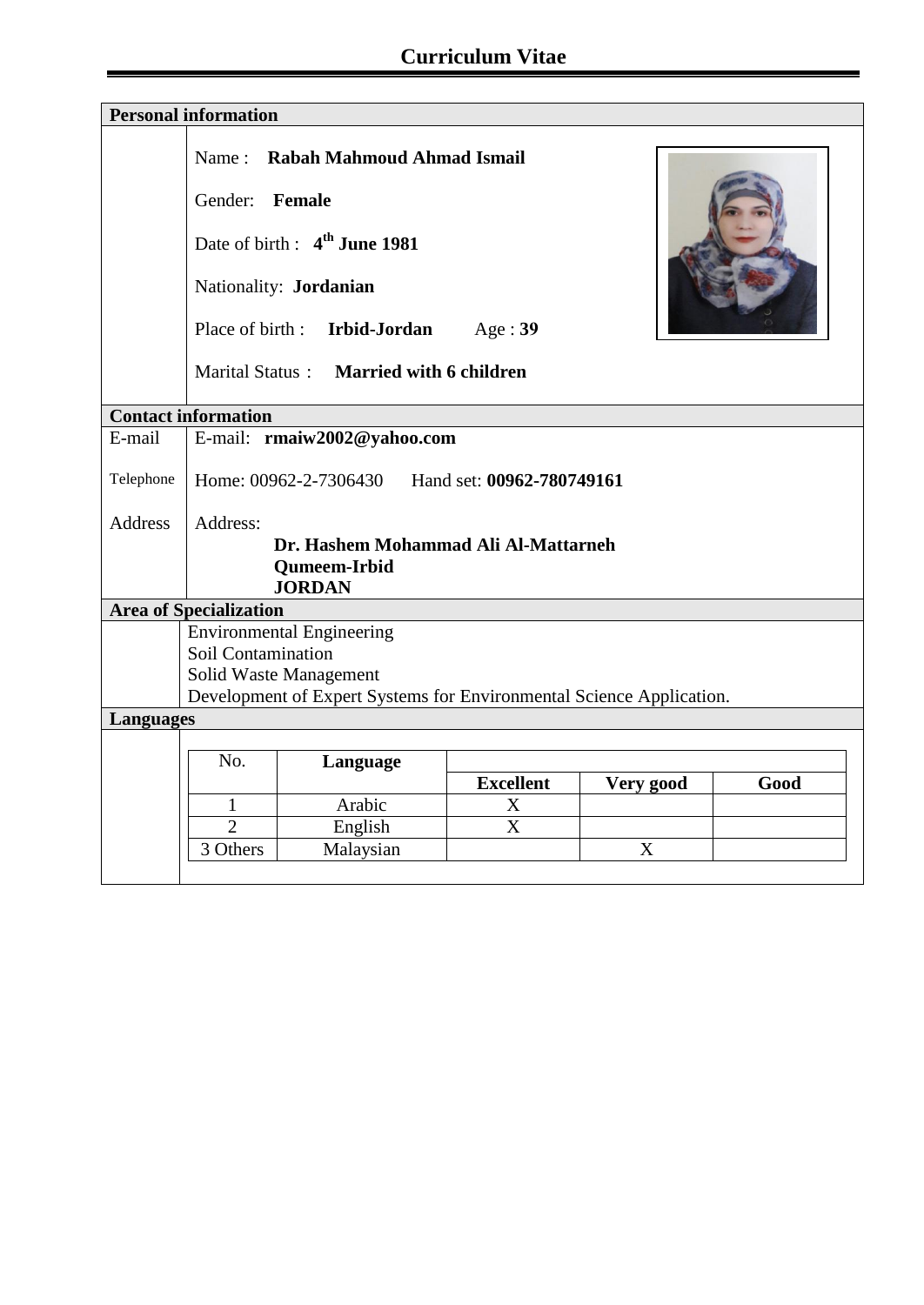| <b>Educational Qualification/Certificate</b> |                                                                                       |  |  |  |  |
|----------------------------------------------|---------------------------------------------------------------------------------------|--|--|--|--|
| <b>B.</b> Sc                                 | <b>Degree: Environmental Science</b>                                                  |  |  |  |  |
|                                              | <b>Institution: Jordan University of Science and Technology</b>                       |  |  |  |  |
|                                              | Country: Jordan                                                                       |  |  |  |  |
|                                              | Date: 2004                                                                            |  |  |  |  |
|                                              | Grade: Good                                                                           |  |  |  |  |
| M. Sc                                        | Degree: Master of Science, Civil Engineering, Structures and Material                 |  |  |  |  |
|                                              | Institution: Universiti Kebangsaan Malaysia (UKM)<br>Country: Malaysia                |  |  |  |  |
|                                              | Date: 2007                                                                            |  |  |  |  |
|                                              | Title: "Electromagnetic Characterization of Soil For Identification of Petroleum      |  |  |  |  |
|                                              | Hydrocarbon Contamination"                                                            |  |  |  |  |
| Ph. D                                        | Degree: Doctor of Philosophy, Civil Engineering, Structures and Material              |  |  |  |  |
|                                              | Institution: Universiti Teknologi PETRONAS (UTP)                                      |  |  |  |  |
|                                              | Country: Malaysia                                                                     |  |  |  |  |
|                                              | Date: January 2019                                                                    |  |  |  |  |
|                                              | Title: "Development of Electromagnetic Sensor for Dielectric Properties Determination |  |  |  |  |
|                                              | at Various Levels of Soil Contamination"                                              |  |  |  |  |

| Award |                     |              |          |                |  |  |
|-------|---------------------|--------------|----------|----------------|--|--|
| No.   | Award               | Organization | Country  | Year           |  |  |
| 1.    | <b>Silver Medal</b> | I-TEX        | Malaysia | 2006           |  |  |
| 2.    | <b>Gold Medal</b>   | ICCBT2008    | Malaysia | 2008           |  |  |
| 3.    | <b>Bronze Medal</b> | I-TEX        | Malaysia | 2008           |  |  |
| 4.    | <b>Gold Medal</b>   | Eureka       | Spain    | May, 2016      |  |  |
| 5.    | <b>Gold Medal</b>   | Eureka       | Belgium  | November, 2016 |  |  |

## **Working Experience**

1. Teaching and Research Assistant at Universiti Tenaga Nasional 2006-2007.

2. Tutor/Research Assistant at Universiti Kebangsaan Malaysia (National University Malaysia) 2007-2008.

3- Working in Najran University, Saudi Arabia 2012-2013 as quality assurance assistant.

4- Working in Al-Zaytoonah University of Jordan 2019-2020 as assistant professor.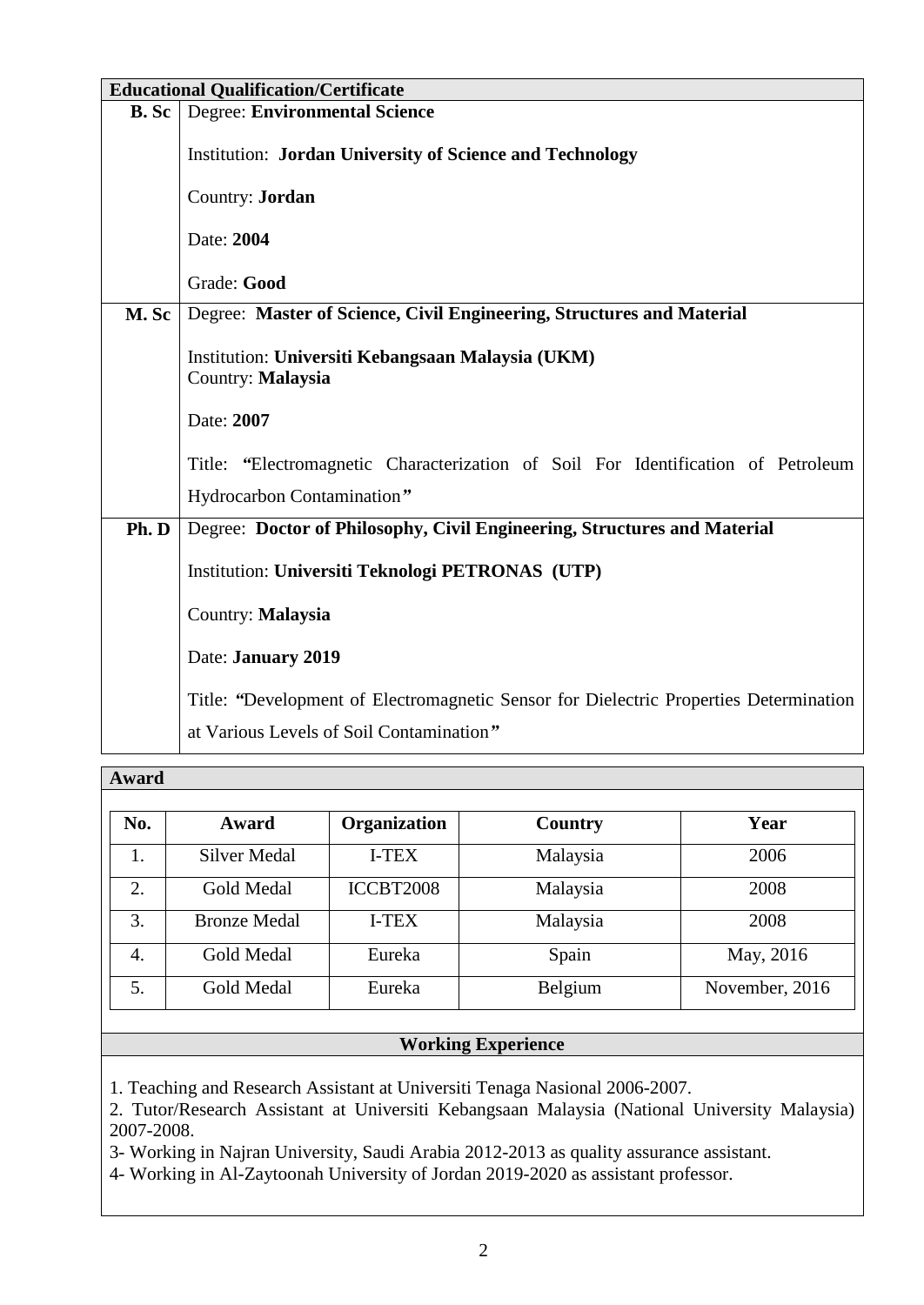| No. | <b>Author(s) and Title</b>                                          | <b>Publication Date</b> |
|-----|---------------------------------------------------------------------|-------------------------|
| 1.  | Mohammed Dahim, Rabah Ismail, Hashem Al-Mattarneh, Randa            | 2019                    |
|     | Hatamleh. "Determination Of Leachate Pollution Content In Soil      |                         |
|     | Using In-Situ Dielectric Measurement" Advanced Materials Letters.   |                         |
|     | $10(4)$ , 2019, 298-301                                             |                         |
| 2.  | Hashem Al-Mattarneh, Mohammed Dahim, Rabah Ismail, "Simple          | 2018                    |
|     | capacitor dielectric sensors for determination of water content in  |                         |
|     | transformer oil" International Journal of Engineering<br>and        |                         |
|     | Technology, 7 (3.32) (2018) 157-160.                                |                         |
| 3.  | <b>Rabah Ismail</b> , Hashem Al-Mattarneh, Mohammed<br>Dahim"       | 2018                    |
|     | Development In-situ Dielectric Sensor for Detection of Leachate     |                         |
|     | Soil Pollution". European Advanced Materials Congress, 20-23        |                         |
|     | August, 2018, Stockholm, Sweden.At: Stockholm, Sweden.              |                         |
| 4.  | Rabah M Ismail, Hashem M Al-Mattarneh, Muhd Fadhil Nuruddin         | 2017                    |
|     | , Nasir Shafiq and Mohamad A Dahim, 2017. "Dielectric Dispersion    |                         |
|     | Characteristics of Unsaturated Sand Contaminated by Diesel".        |                         |
|     | Journal of Material Sciences & Engineering. Volume 6. Issue 3.      |                         |
| 5.  | H. Al-Mattarneh, R. M. Ismail, M. F. Nuruddin, N. Shafiq & M. A.    | 2016                    |
|     | Dahim, 2016. "Characterization of Pb and Cd contaminated sandy      |                         |
|     | soil by dielectric means" Proceedings of the 3rd International      |                         |
|     | Conference on Civil, Offshore and Environmental Engineering         |                         |
|     | (ICCOEE 2016, Malaysia, 15-17 Aug 2016).                            |                         |
| 6.  | Hashem Al-Mattarneh, Mohammed Dahim, Rabah Ismail, Muhd             | 2014                    |
|     | Fadhil Nurudinn. "Determination of Soil Polluted with Kerosene      |                         |
|     | Using Electromagnetic Cell" Applied Mechanics and Materials, Vol    |                         |
|     | 567 (2014) pp 183-188. Trans Tech Publications, Switzerland.        |                         |
| 7.  | M. F. M Zain, M. R Taha, H. Mattarneh, R M A Ismail, M. Jamil,      | 2008                    |
|     | Effect of heavy metal on complex permittivity characteristics of    |                         |
|     | saturated sand, Proceedings of The 9th Highway and Urban            |                         |
|     | Environment Symposium (9HUES) was held in Madrid, Spain, from       |                         |
|     | June 2008, Series: Alliance for Global<br>Sustainability<br>$9-11$  |                         |
|     | Bookseries, Vol. 17, Rauch, S.; Morrison, G.M.; Monzón, Andrés      |                         |
|     | (Eds.), 2010, XIII, 416 p.                                          |                         |
| 8.  | Rabah Ismail, Hashem Al-Mattarneh, Lariyah Mohd Sidek, M. F.        | 2008                    |
|     | M. Zain & Mohd Raihan Taha. 2008. Dielectric Properties of Soil     |                         |
|     | contaminated by Solid Waste Leachate in the Frequency Range of      |                         |
|     | 100 kHz to 1000kHz. International Conference on Construction and    |                         |
|     | Building Technology ICCBT 2008, 16-20 June 2008, Kuala              |                         |
|     | Lumpur, Malaysia                                                    |                         |
| 9.  | M. F. M. Zain, Hashem Al-Mattarneh, Lariyah Mohd Sidek, Rabah       | 2008                    |
|     | Ismail, Mohd Raihan Taha & M. Essa Ahmad. 2008. Determination       |                         |
|     | Contamination Level<br>of<br>Sandy<br>of Petroleum<br>Soil<br>using |                         |
|     | Electromagnetic Measurement Techniques. International Conference    |                         |
|     | on Construction and Building Technology ICCBT 2008, 16-20 June      |                         |
|     | 2008, Kuala Lumpur, Malaysia                                        |                         |
| 10. | H. M. A. Al-Mattarneh, L. M. Sidek, R. M. A. Ismail, M. F. M.       | 2008                    |
|     | Zain & M. R. Taha. 2008. Dielectric Despersion Characteristics of   |                         |